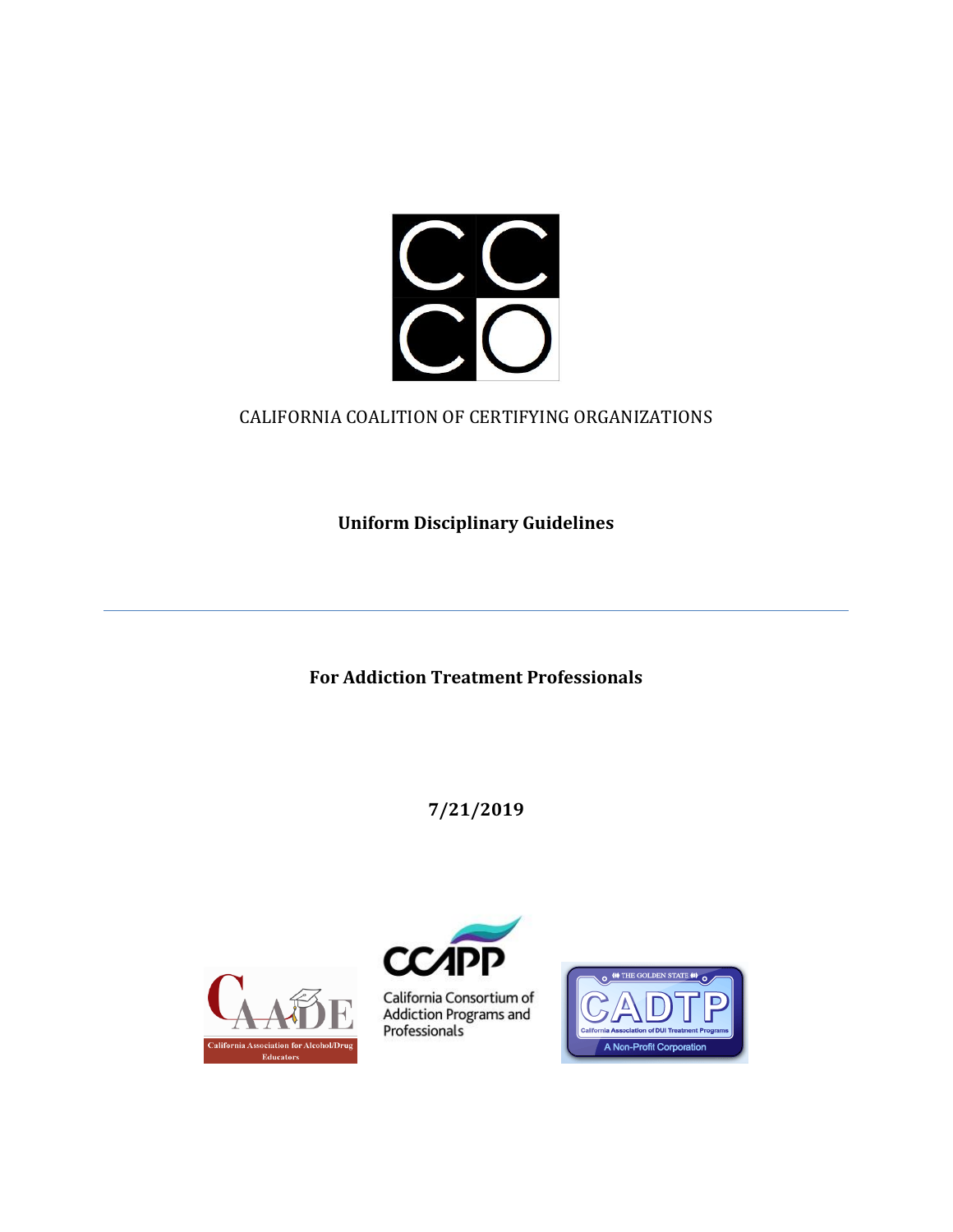# **TABLE OF CONTENTS**

| UNPROFESSIONAL CONDUCT: ABUSE, DISCRIMINATION, ETC14 |  |
|------------------------------------------------------|--|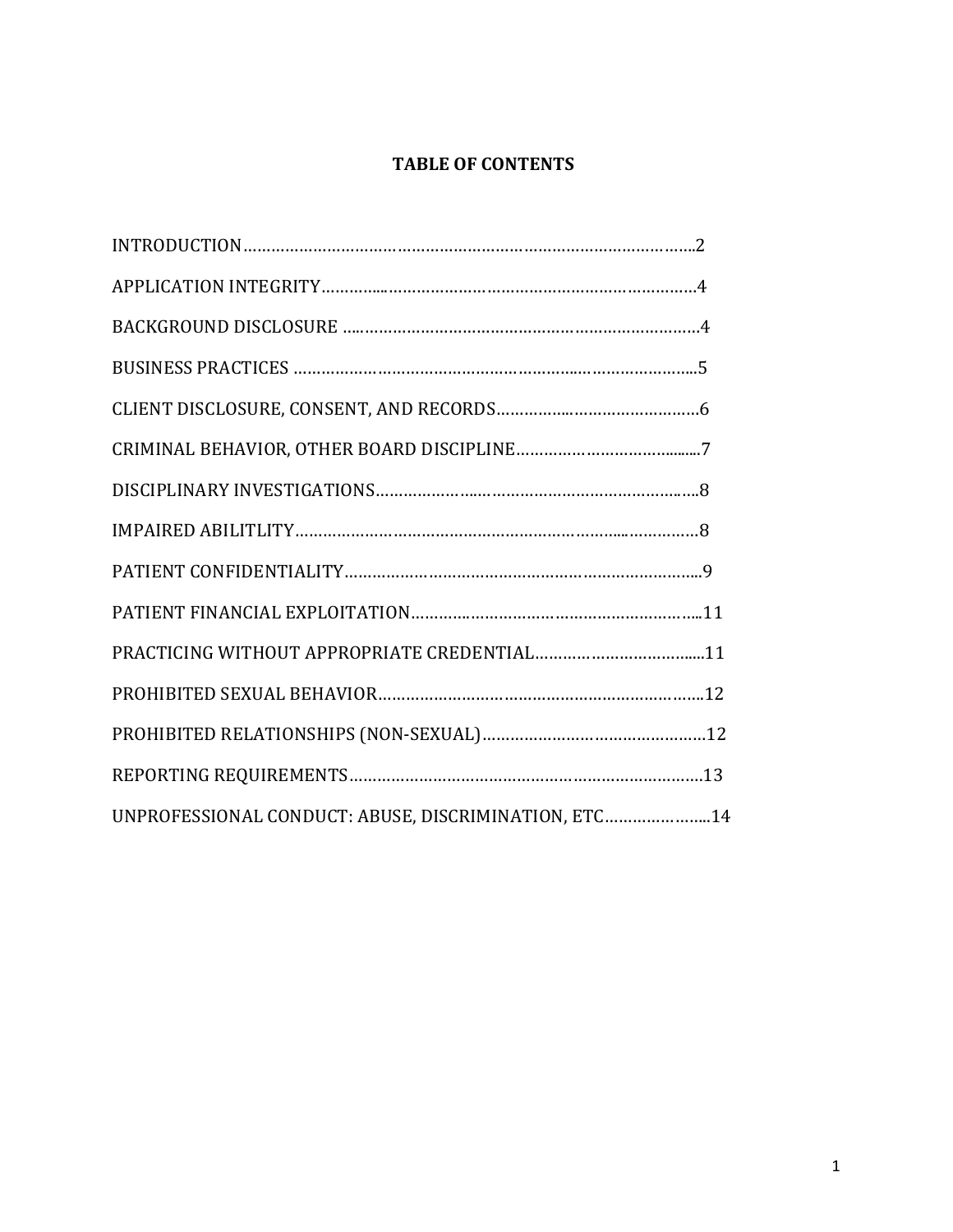#### **INTRODUCTION**

The Uniform Disciplinary Guidelines (UDG) was created as a collaborative effort on the part of CCAPP, the California Association of Alcohol Drug Educators (CAADE), and the California Association of DUI Treatment Providers (CADTP) as a means of standardizing our mutual associations' approaches to applying sanctions. The UDG contains "guidelines" for consequences based on violations of the codes of conduct. It is the primary resource utilized by the CCAPP Ethics Committee and Credentialing Board for determining sanctions. However, it is not an all-inclusive document and certain circumstances may require determinations be made outside of the UDG guidelines. These circumstances may include the absence of a sanction for a specific violation, as well as mitigating or aggravating circumstances that may warrant modification of a specific sanction.

A departure from the UDG would take into consideration factors including previously imposed sanctions for the same violation, sanctions listed in the UDG for violations of similar severity/impact, and the appropriateness of the sanction based on counselor experience. Any departure from the UDG requires review and approval from both the Ethics Committee and Credentialing Board.

#### **CCAPP Authority to Impose Consequences:**

CCAPP Ethics determinations are independent of DHCS determinations. Section 13060(f), Chapter 8, Division 4, Title 9 of the California Code of Regulations specifically grants certifying organizations the authority to, "impose more stringent standards at their discretion" relating to counselor conduct. Upon determining a violation has occurred, the Ethics Committee utilizes the Uniform Disciplinary Guidelines as a guide to decide an appropriate sanction for recommendation to the Credentialing Board. In the absence of a sanction for a specific violation, the Committee must refer to previous recommendations for the same type of violation as well as existing sanctions for violations of similar nature and or impact.

The Committee may diverge from the UDG in applying a higher sanction for the following reasons: there are multiple complaints filed against the respondent within five years of the complaint; there are multiple violations substantiated during the course of the investigation; the respondent shows grave indifference to the impact of the behavior on clients or coworkers; the respondent is unwilling to accept accountability for the infraction or shows a genuine lack of ability to commit to altering future behavior in regard to the offense.

The Committee may diverge from the UDG in applying a lower sanction for the following reasons: the respondent shows genuine ignorance of the offense and no mal intent was documented, and the impact to clients or coworkers is negligible.

Committee recommendations require concurrence of a minimum of three Committee members unless a sanction if greater or less than the UDG in which case a unanimous vote is required.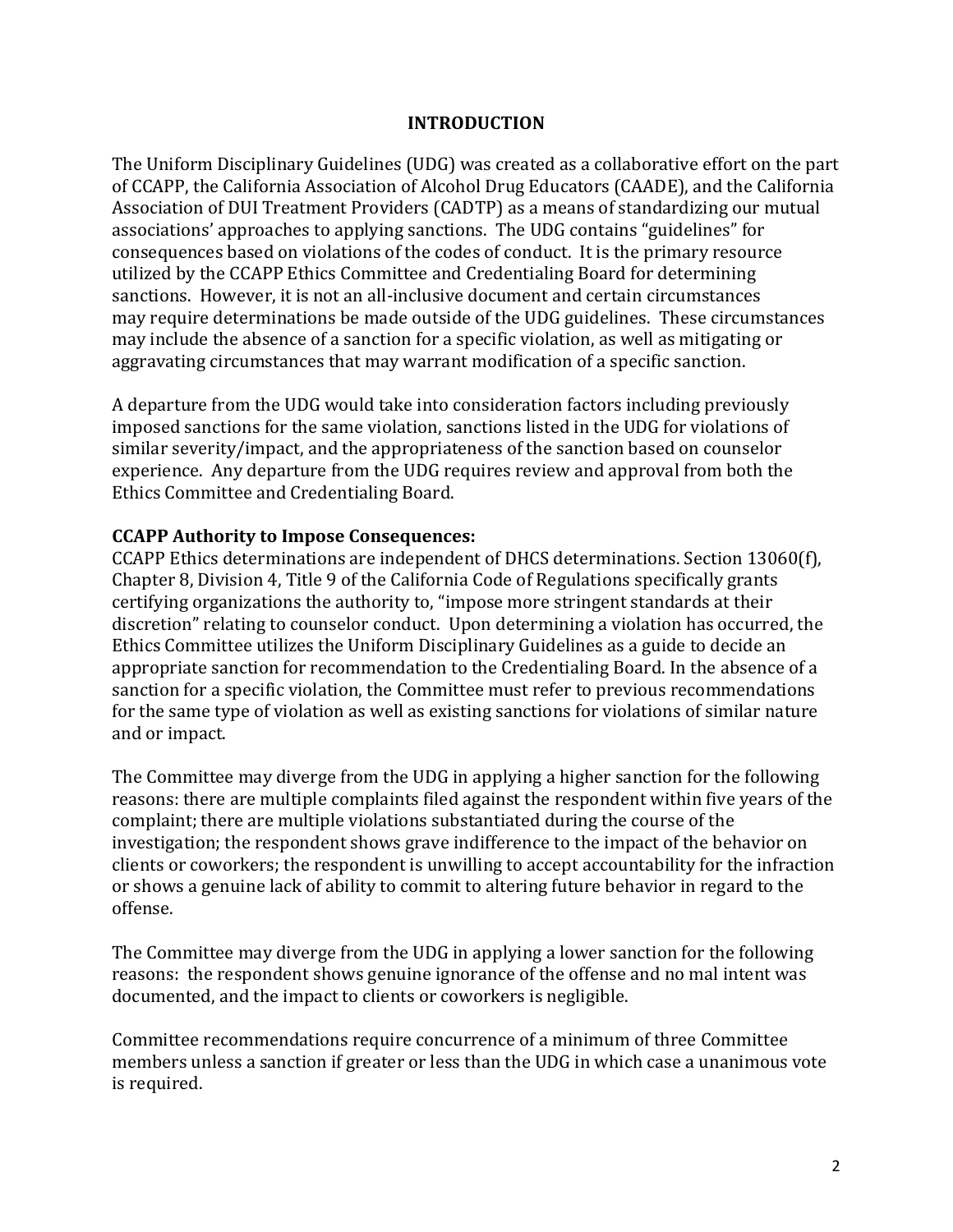# **Standards of Conduct:**

Ethics violations are determined by the CCAPP Code of Conduct for Credentialed Alcohol and Drug Professionals and State of California AOD Counselor Code of Conduct, which include standards of conduct in accordance with Section 13060(f), Chapter 8, Division 4, Title 9 California Code of Regulations.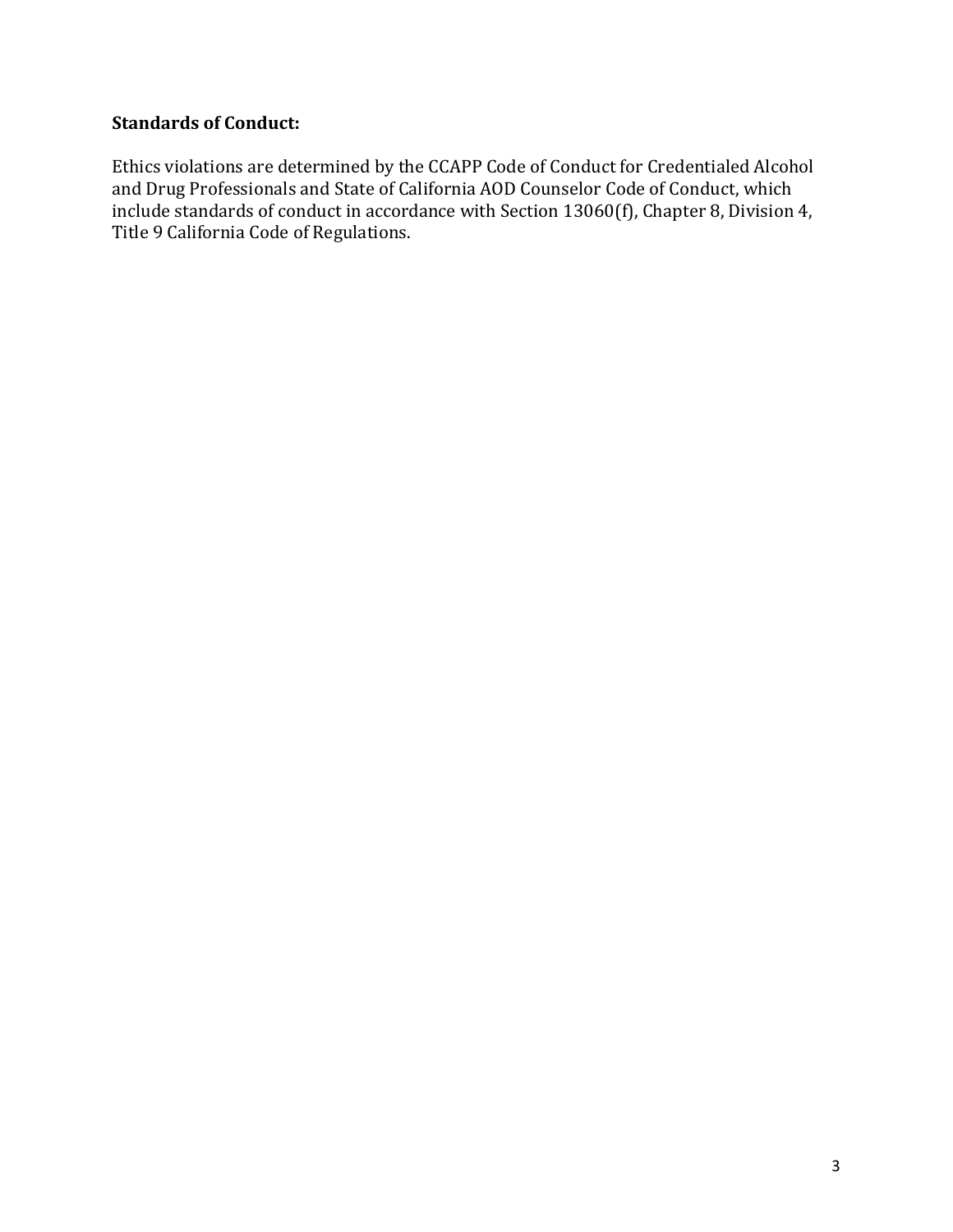# **APPLICATION INTEGRITY**

| <b>CUCC</b>     | <b>Violation Category</b>    | <b>Minimum Sanction</b>    | <b>Maximum Sanction</b> |
|-----------------|------------------------------|----------------------------|-------------------------|
| <b>Citation</b> |                              |                            |                         |
| AI 1:           | An applicant knowingly       | Denial of credential for   | Revocation/permanent    |
| 1., 1.a.,       | makes false statements on    | not less than six          | denial of licensure,    |
| 1.b, 1. .c.,    | an application for initial   | months; fees forfeited.    | certification, or       |
| 1. d., 3.d      | registration or              |                            | registration; fees      |
|                 | certification, or on a       |                            | forfeited.              |
|                 | renewal application.         |                            |                         |
| AI 2:           | An applicant cheats or       | Denial of credential;      | Revocation/permanent    |
| 1., 1.a.,       | participates in cheating     | fees forfeited. May sit    | denial of licensure,    |
| 1.b., 1.c,      | during a certification       | for examination after      | certification, or       |
| 1.d., 3.        | exam.                        | one year and proof of      | registration; fees      |
| 3.d.            |                              | completion of 10 hours     | forfeited.              |
|                 |                              | of education in ethics.    |                         |
| AI 3:           | Misrepresentation, in any    | One year suspension        | Revocation/permanent    |
| 1., 1.a.,       | aspect of an application, or | and proof of completion    | denial of licensure,    |
| 1.b., 1.c.,     | assisting another in         | of 20 hours of education   | certification, or       |
| 1. d., 3.,      | misrepresentation on an      | in ethics; fees forfeited. | registration; fees      |
| 3.d             | application.                 |                            | forfeited.              |
| AI 4:           | Misrepresentation, in any    | One year suspension        | Revocation/permanent    |
| 1, 1.a.,        | aspect of an application     | and proof of completion    | denial of licensure,    |
| 1.b., 1.c.,     | for renewal, or assisting    | of 20 hours of education   | certification, or       |
| 1.d., 3.,       | another in                   | in ethics; fees forfeited. | registration; fees      |
| 3.d             | misrepresentation on an      |                            | forfeited.              |
|                 | application for renewal.     |                            |                         |
| AI 5:           | Violating exam security by   | Revocation/permanent       | <b>NA</b>               |
| 1., 1.a.,       | compromising exam            | denial of licensure,       |                         |
| 1.b., 1.c.,     | integrity.                   | certification, or          |                         |
| 1.d., 3.,       |                              | registration; fees         |                         |
| 3.d             |                              | forfeited.                 |                         |

## **BACKGROUND DISCLOSURE**

| <b>CUCC</b>     | <b>Violation Category</b>   | <b>Minimum Sanction</b>  | <b>Maximum Sanction</b> |
|-----------------|-----------------------------|--------------------------|-------------------------|
| <b>Citation</b> |                             |                          |                         |
| BD 1:           | Failure to disclose pending | Denial of credential for | Revocation/permanent    |
| 2., 2.b.        | or prior criminal           | not less than six        | denial of licensure,    |
|                 | background or               | months; or six-month     | certification, or       |
|                 | professional disciplinary   | suspension and proof of  | registration; fees      |
|                 | action when requested to    | completion of nine       | forfeited.              |
|                 | provide this information    | hours of ethics; fees    |                         |
|                 | by a CO, governmental       | forfeited.               |                         |
|                 | agency, or employer.        |                          |                         |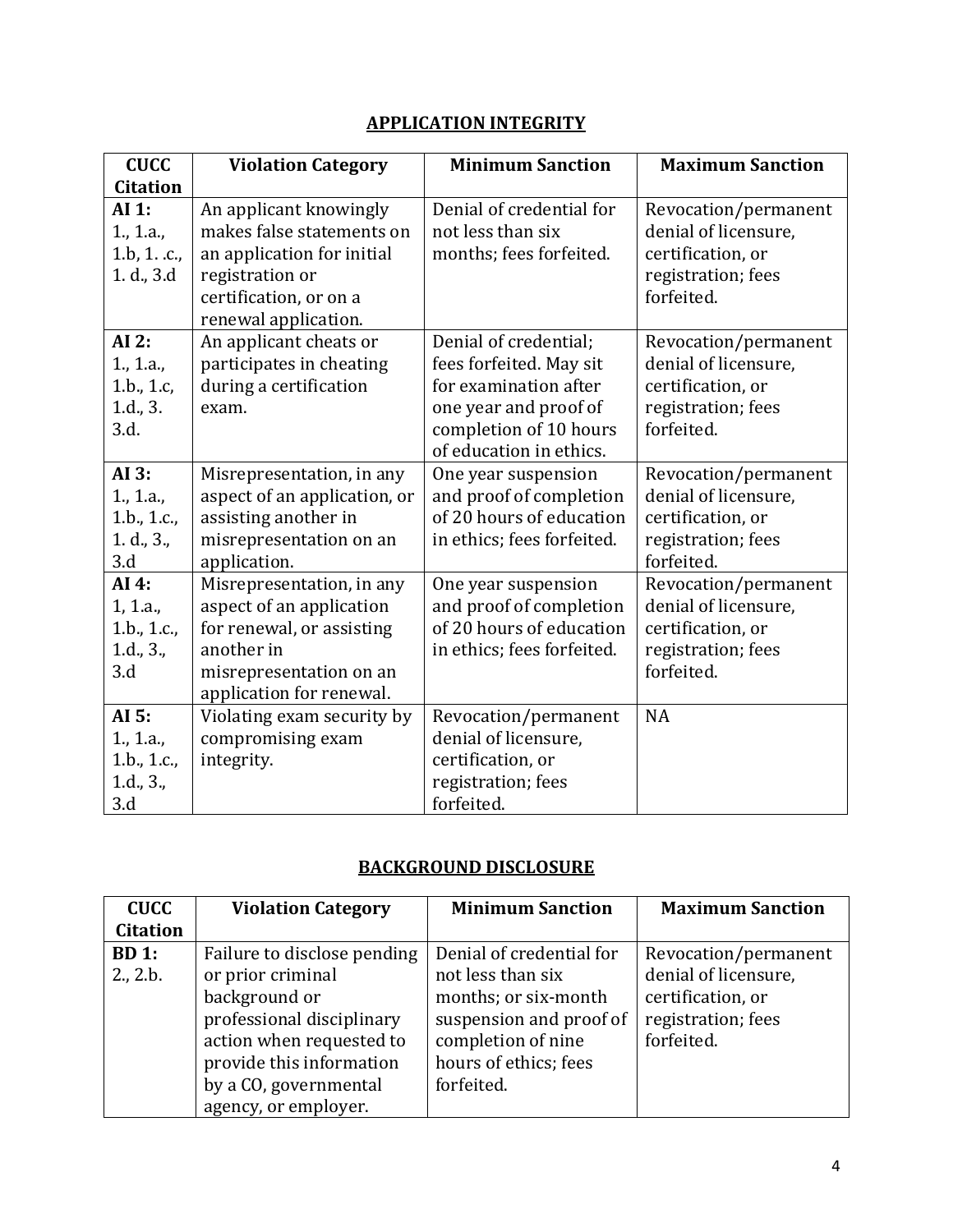#### **BUSINESS PRACTICES**

| <b>CUCC</b>                          | <b>Violation Category</b>                                                                                                                                                                                                                                           | <b>Minimum Sanction</b>                                                                                                                                                          | <b>Maximum Sanction</b>                                                                               |
|--------------------------------------|---------------------------------------------------------------------------------------------------------------------------------------------------------------------------------------------------------------------------------------------------------------------|----------------------------------------------------------------------------------------------------------------------------------------------------------------------------------|-------------------------------------------------------------------------------------------------------|
| <b>Citation</b>                      |                                                                                                                                                                                                                                                                     |                                                                                                                                                                                  |                                                                                                       |
| <b>BP 1:</b><br>1.                   | Knowingly providing on-<br>going counseling services<br>to a client engaged with<br>another treatment<br>professional without the<br>consulting with the other                                                                                                      | Six-month suspension<br>and proof of completion<br>of nine hours of ethics.                                                                                                      | Revocation/permanent<br>denial of licensure,<br>certification, or<br>registration; fees<br>forfeited. |
|                                      | professional.                                                                                                                                                                                                                                                       |                                                                                                                                                                                  |                                                                                                       |
| <b>BP 2:</b><br>1., 3., 3.d          | Paying or receiving any<br>form of compensation<br>related to the referral of a<br>client for treatment, i.e. fee<br>splitting.                                                                                                                                     | Six-month suspension<br>and proof of completion<br>of nine hours of ethics.                                                                                                      | Revocation/permanent<br>denial of licensure,<br>certification, or<br>registration; fees<br>forfeited. |
| <b>BP 3:</b><br>1., 3.,<br>3.b., 3.d | For counselors who are<br>assigned managerial or<br>supervisory<br>responsibilities: failing to<br>provide clinical<br>supervision to counselors,<br>supervisees, students,<br>interns and volunteers,<br>who are assigned to the<br>supervisor.                    | 90-daysuspension;<br>proof of completion of<br>six hours of education<br>in ethics; and proof of<br>completion of 40 hours<br>of education/training in<br>clinical supervision.  | Revocation/permanent<br>denial of licensure or<br>certification; fees<br>forfeited.                   |
| <b>BP 4:</b><br>1., 3.,<br>3.b., 3.d | For counselors who are<br>who are assigned<br>managerial or supervisory<br>responsibilities: failing to<br>properly document<br>clinical supervision for<br>counselors, supervisees,<br>students, interns and<br>volunteers, who are<br>assigned to the supervisor. | 90-day suspension;<br>proof of completion of<br>six hours of education<br>in ethics; and proof of<br>completion of 40 hours<br>of education/training in<br>clinical supervision. | Revocation/permanent<br>denial of licensure or<br>certification; fees<br>forfeited.                   |
| <b>BP 5:</b><br>2., 2.c.,<br>2.d.    | For counselors who are<br>who are assigned<br>managerial or supervisory<br>responsibilities:<br>exploiting relationships<br>with supervisees,<br>employees, students,<br>research participants, or                                                                  | 90-day suspension;<br>proof of completion of<br>six hours of education<br>in ethics; and proof of<br>completion of 40 hours<br>of education/training in<br>clinical supervision. | Revocation/permanent<br>denial of licensure or<br>certification; fees<br>forfeited.                   |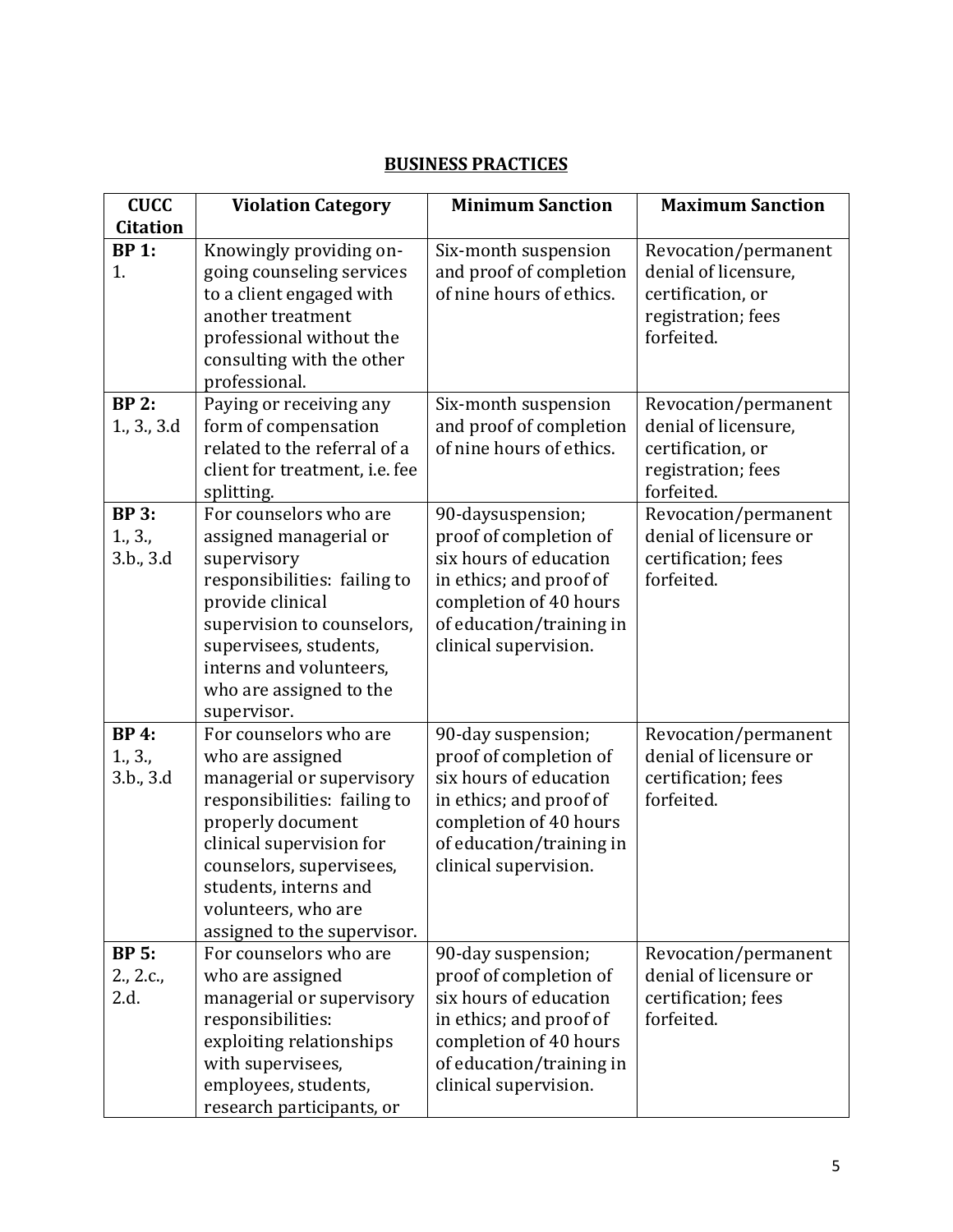|                                         | volunteers.                                                                                                                                                                                                                                                                                                                                                                                                                                                                                                             |                                                                                         |                                                                                                       |
|-----------------------------------------|-------------------------------------------------------------------------------------------------------------------------------------------------------------------------------------------------------------------------------------------------------------------------------------------------------------------------------------------------------------------------------------------------------------------------------------------------------------------------------------------------------------------------|-----------------------------------------------------------------------------------------|-------------------------------------------------------------------------------------------------------|
|                                         |                                                                                                                                                                                                                                                                                                                                                                                                                                                                                                                         |                                                                                         |                                                                                                       |
| <b>BP</b> 6:<br>1., 1.d.,<br>3.,<br>3.d | False, misleading,<br>deceptive or improper<br>advertising.                                                                                                                                                                                                                                                                                                                                                                                                                                                             | 90-day suspension.                                                                      | Revocation/permanent<br>denial of licensure,<br>certification, or<br>registration; fees<br>forfeited. |
| <b>BP</b> 7:<br>1., 1.b.                | Failing to provide relevant<br>and important aspects of<br>the professional<br>relationship between<br>client and counselor<br>during the admission<br>process, including but not<br>limited to, establishing a<br>fee and payment<br>agreement; disclosure of<br>any circumstances that<br>may influence the<br>relationship between the<br>client, participant,<br>resident, patient and<br>counselor; or failure to<br>establish a time frame to<br>address these issues if<br>client is impaired upon<br>admission. | 60-day suspension and<br>proof of completion of<br>six hours of education<br>in ethics. | Revocation/permanent<br>denial of licensure,<br>certification, or<br>registration; fees<br>forfeited. |

## **CLIENT DISCLOSURE, CONSENT, AND RECORDS**

| <b>CUCC</b>                            | <b>Violation Category</b>                                                                                         | <b>Minimum Sanction</b>                                                                                            | <b>Maximum Sanction</b>                                                                               |
|----------------------------------------|-------------------------------------------------------------------------------------------------------------------|--------------------------------------------------------------------------------------------------------------------|-------------------------------------------------------------------------------------------------------|
| <b>Citation</b>                        |                                                                                                                   |                                                                                                                    |                                                                                                       |
| <b>DC&amp;R 1:</b><br>3., 3.b.,<br>3.c | Intentionally or<br>maliciously falsifying<br>and/or destroying<br>patient/client treatment<br>records, except as | Six-month suspension<br>and proof of completion<br>of nine hours of<br>education in ethics and<br>confidentiality. | Revocation/permanent<br>denial of licensure,<br>certification, or<br>registration; fees<br>forfeited. |
|                                        | required by law.                                                                                                  |                                                                                                                    |                                                                                                       |
| <b>DC&amp;R 2:</b>                     | Failing to maintain                                                                                               | Six-month suspension                                                                                               | Revocation/permanent                                                                                  |
| 3, 3.b.                                | documentation of services                                                                                         | and proof of completion                                                                                            | denial of licensure,                                                                                  |
| 3.c.                                   | consistent with generally                                                                                         | of nine hours of                                                                                                   | certification, or                                                                                     |
|                                        | accepted practices.                                                                                               | education in ethics and                                                                                            | registration; fees                                                                                    |
|                                        |                                                                                                                   | confidentiality.                                                                                                   | forfeited.                                                                                            |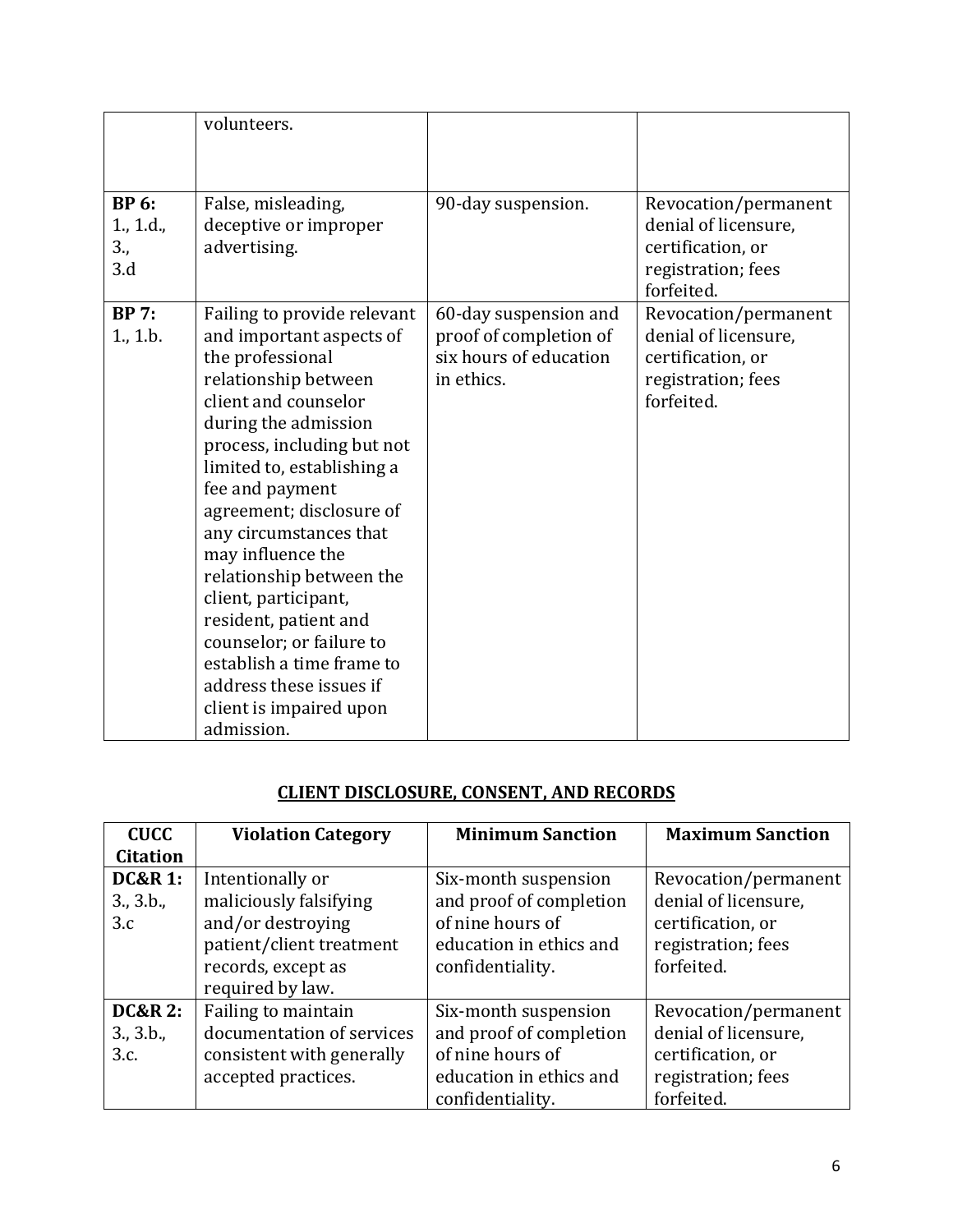# **CRIMINAL BEHAVIOR, OTHER BOARD DISCIPLINE**

| <b>CUCC</b>                                   | <b>Violation Category</b>                                                                                                                                                                              | <b>Minimum Sanction</b>                                                                                                                                                                                           | <b>Maximum Sanction</b>                                                                                 |
|-----------------------------------------------|--------------------------------------------------------------------------------------------------------------------------------------------------------------------------------------------------------|-------------------------------------------------------------------------------------------------------------------------------------------------------------------------------------------------------------------|---------------------------------------------------------------------------------------------------------|
| <b>Citation</b>                               |                                                                                                                                                                                                        |                                                                                                                                                                                                                   |                                                                                                         |
| CBBD1:<br>2., 2.b.                            | Applying for any<br>credential while awaiting<br>the outcome of legal<br>proceedings concerning<br>an act of sexual abuse,<br>misconduct, or an act<br>punishable as a sexually<br>related crime.      | CO may delay application<br>consideration pending<br>outcome of investigation<br>or trial. If convicted,<br>revocation/permanent<br>denial of licensure,<br>certification, or<br>registration; fees<br>forfeited. | Revocation                                                                                              |
| <b>CBBD 2:</b><br>1., 2.,<br>2.b.,<br>3., 3.d | Conviction of a felony act<br>of sexual abuse,<br>misconduct or an act<br>punishable as a sexually<br>related crime during the<br>term of certification or<br>registration.                            | Revocation/permanent<br>denial of licensure,<br>certification, or<br>registration; fees<br>forfeited.                                                                                                             | Revocation                                                                                              |
| <b>CBBD 3:</b><br>1.                          | Conviction of a crime<br>substantially related to<br>the duties, qualifications,<br>and functions of an<br>addiction treatment<br>professional during the<br>term of certification or<br>registration. | One year suspension;<br>proof of completion of<br>nine hours of education<br>in ethics; and proof of<br>completion of 20 hours of<br>continuing education.                                                        | Revocation /<br>permanent denial of<br>licensure, certification,<br>or registration; fees<br>forfeited. |
| CBBD 4:<br>1., 3., 3.d                        | Conviction of fraud<br>substantially related to<br>the qualifications, duties<br>and functions of an<br>addiction treatment<br>professional.                                                           | One year suspension;<br>proof of completion of<br>nine hours of education<br>in ethics; and proof of<br>completion of 20 hours of<br>continuing education.                                                        | Revocation /<br>permanent denial of<br>licensure, certification,<br>or registration; fees<br>forfeited. |
| <b>CBBD 5:</b><br>1, 3, 3d                    | Disciplinary action by<br>other state or<br>governmental agency, if<br>substantially related to<br>the duties of an addiction<br>treatment professional.                                               | Proof of correction from<br>sanctioning board.                                                                                                                                                                    | Revocation /<br>permanent denial of<br>licensure, certification,<br>or registration; fees<br>forfeited. |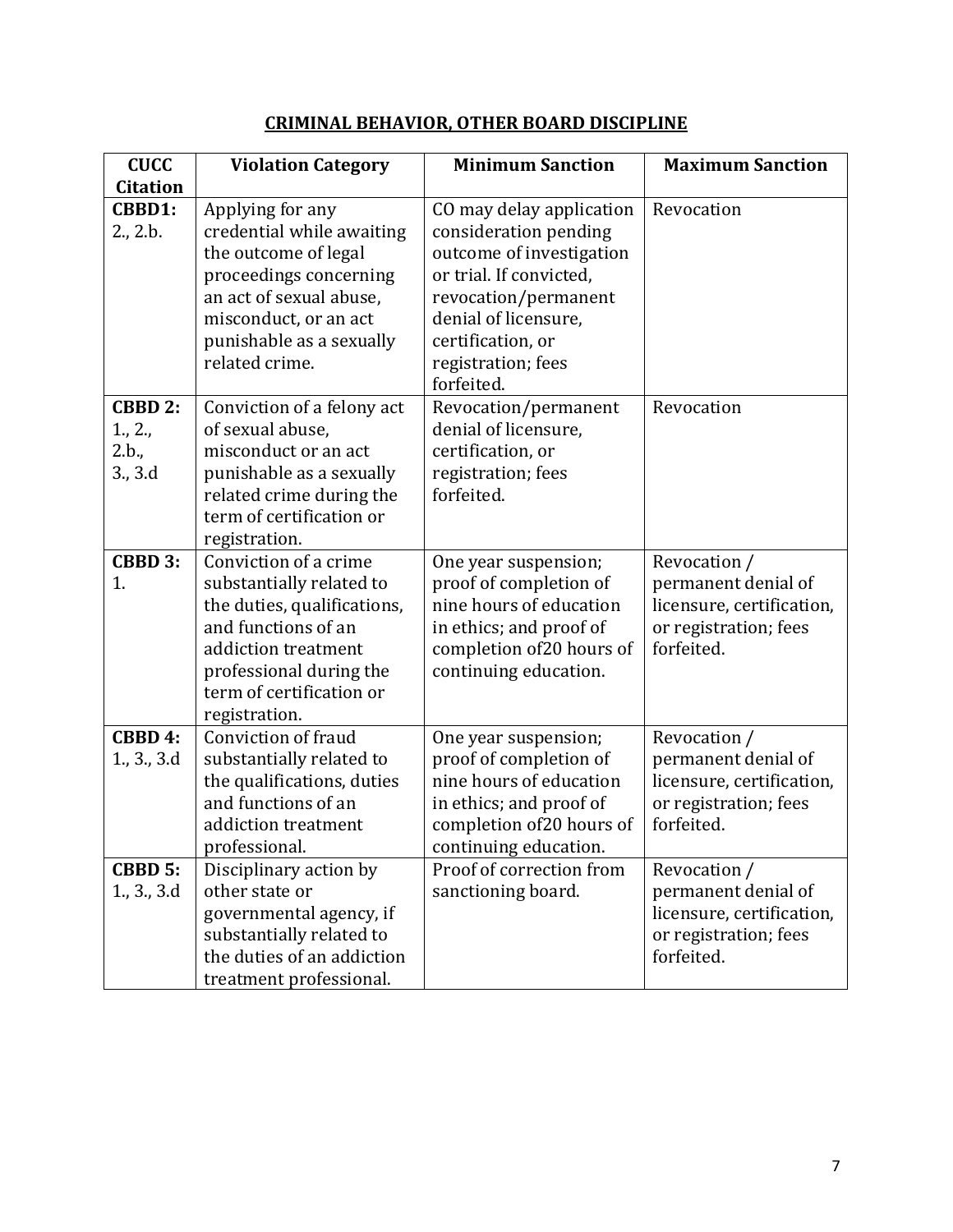# **DISCIPLINARY INVESTIGATIONS**

| <b>CUCC</b>     | <b>Violation Category</b>   | <b>Minimum Sanction</b> | <b>Maximum Sanction</b> |
|-----------------|-----------------------------|-------------------------|-------------------------|
| <b>Citation</b> |                             |                         |                         |
| $DI$ 1:         | Refusal or failure to       | Six-month suspension    | Revocation/permanent    |
| 1, 3, 3d        | cooperate with a CO, or     | and proof of completion | denial of licensure,    |
|                 | the Department of Health    | of nine hours of        | certification, or       |
|                 | Care Services in an         | education in ethics.    | registration; fees      |
|                 | investigation of an alleged |                         | forfeited.              |
|                 | violation of the CUCC.      |                         |                         |

# **IMPAIRED ABILITLITY**

| <b>CUCC</b>                      | <b>Violation Category</b>                                                                                                                                                                                                                                                                                                                                     | <b>Minimum Sanction</b>                                                                                                                                                                                                                                                                                                                                                                                                                                                                                               | <b>Maximum Sanction</b>                                                                               |
|----------------------------------|---------------------------------------------------------------------------------------------------------------------------------------------------------------------------------------------------------------------------------------------------------------------------------------------------------------------------------------------------------------|-----------------------------------------------------------------------------------------------------------------------------------------------------------------------------------------------------------------------------------------------------------------------------------------------------------------------------------------------------------------------------------------------------------------------------------------------------------------------------------------------------------------------|-------------------------------------------------------------------------------------------------------|
| <b>Citation</b>                  |                                                                                                                                                                                                                                                                                                                                                               |                                                                                                                                                                                                                                                                                                                                                                                                                                                                                                                       |                                                                                                       |
| IA 1:<br>1., 2., 2.e,<br>3., 3.d | Engaging in the practice of<br>addiction counseling;<br>being present where<br>addiction treatment<br>services are administered;<br>failing to disclose relapse<br>in recovery; or attending<br>program services or<br>activities, if impaired by,<br>intoxicated by, or under<br>the influence of illegal<br>drugs, legally prescribed<br>drugs, or alcohol. | 1st Offense: Six-month<br>suspension; if in<br>recovery, personal letter<br>describing treatment<br>and/or relapse<br>prevention efforts.<br>2 <sup>nd</sup> Offense: One-year<br>suspension; if in<br>recovery, personal letter<br>describing treatment<br>and/or relapse<br>prevention efforts, letter<br>from addiction<br>treatment program<br>documenting successful<br>completion of a<br>treatment program and<br>plan for continuing care;<br>and proof of completion<br>of 20 continuing<br>education hours. | Revocation/permanent<br>denial of licensure,<br>certification, or<br>registration; fees<br>forfeited. |
| IA 2:<br>1., 2., 2.e,<br>3., 3.d | Buying alcohol and/or<br>drugs for or from a client<br>or program participant; or<br>using alcohol and/or<br>drugs with a client or<br>program participant.                                                                                                                                                                                                   | Two-year suspension;<br>proof of completion of<br>nine hours of education<br>in ethics, and proof of<br>completion of 40<br>continuing education<br>hours.                                                                                                                                                                                                                                                                                                                                                            | Revocation/permanent<br>denial of licensure,<br>certification, or<br>registration; fees<br>forfeited. |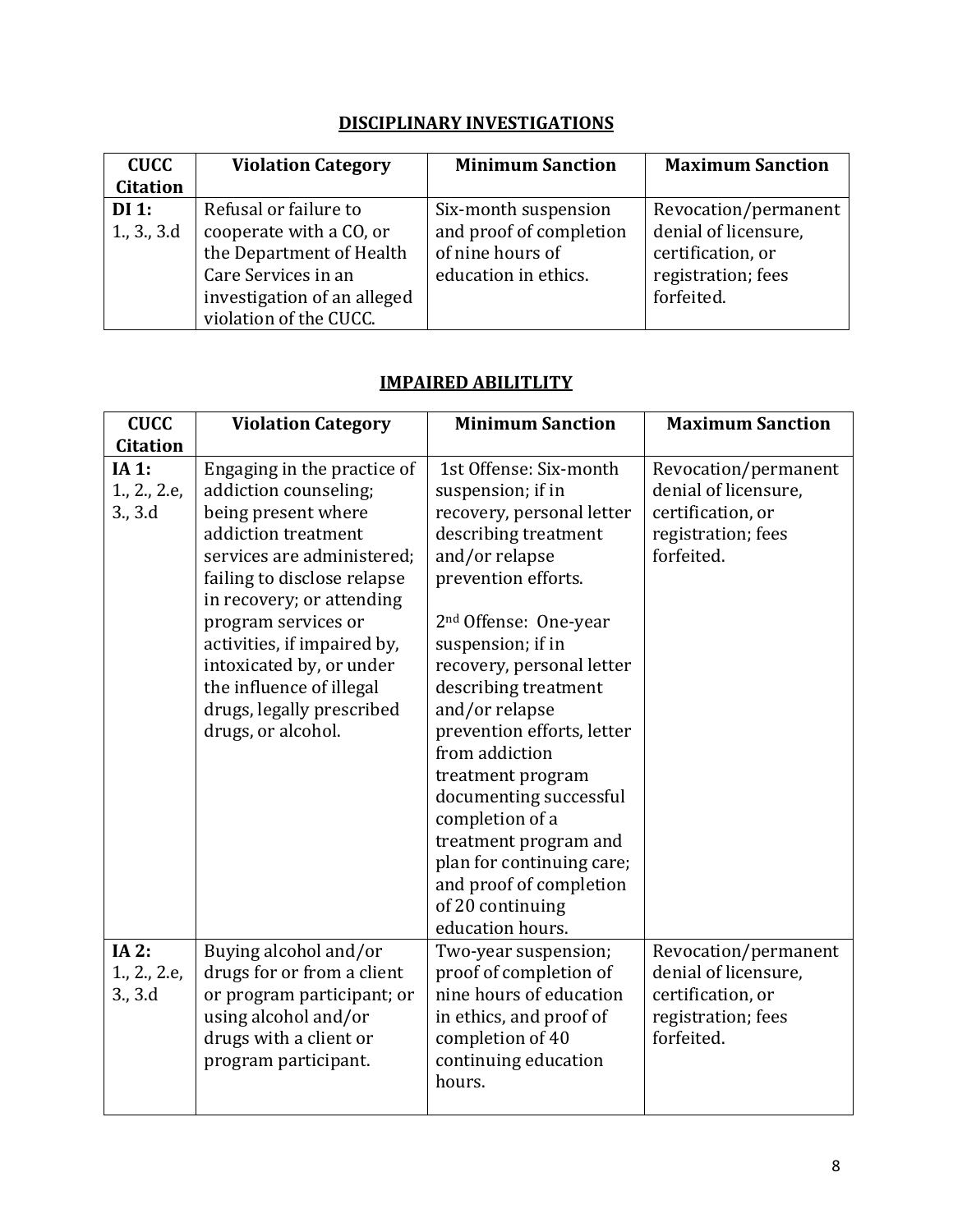| IA 3:     | Disclosure of relapse from | 1st Offense: Four-month             |                         |
|-----------|----------------------------|-------------------------------------|-------------------------|
| 2., 2.e., | recovery.                  | suspension; personal                | Subsequent offense:     |
| 3.d.      |                            | letter describing                   | appeal to certification |
|           |                            | treatment and/or                    | organization.           |
|           |                            | relapse prevention                  |                         |
|           |                            | efforts.                            | Revocation              |
|           |                            | 2 <sup>nd</sup> Offense: Nine-month |                         |
|           |                            | suspension; personal                |                         |
|           |                            | letter describing                   |                         |
|           |                            | treatment and/or                    |                         |
|           |                            | relapse prevention                  |                         |
|           |                            | efforts, letter from                |                         |
|           |                            | addiction treatment                 |                         |
|           |                            | program documenting                 |                         |
|           |                            | successful completion of            |                         |
|           |                            | a treatment program                 |                         |
|           |                            | and plan for continuing             |                         |
|           |                            | care; and proof of                  |                         |
|           |                            | completion of 20                    |                         |
|           |                            | continuing education                |                         |
|           |                            | hours.                              |                         |
| IA 4:     | Gross negligence,          | Six month suspension;               | Revocation/permanent    |
| 1, 2, 3.  | incompetence               | re-take and pass the CO's           | denial of licensure,    |
|           |                            | certification exam                  | certification, or       |
|           |                            | (certified/licensed                 | registration; fees      |
|           |                            | counselors); or                     | forfeited.              |
|           |                            | completion of 40 hours              |                         |
|           |                            | of core coursework                  |                         |
|           |                            | toward certification                |                         |
|           |                            | (registrants).                      |                         |

# **PATIENT CONFIDENTIALITY**

| <b>CUCC</b><br><b>Citation</b>     | <b>Violation Category</b>                                       | <b>Minimum Sanction</b>                                                                                                                                                  | <b>Maximum Sanction</b>                                                                               |
|------------------------------------|-----------------------------------------------------------------|--------------------------------------------------------------------------------------------------------------------------------------------------------------------------|-------------------------------------------------------------------------------------------------------|
| <b>PC 1:</b><br>1, 3, 3.a.,<br>3.d | Intentional or malicious<br>break of client<br>confidentiality. | Six-month suspension;<br>proof of completion of<br>three hours of education<br>in ethics; and proof of<br>completion of six hours<br>of education in<br>confidentiality. | Revocation/permanent<br>denial of licensure,<br>certification, or<br>registration; fees<br>forfeited. |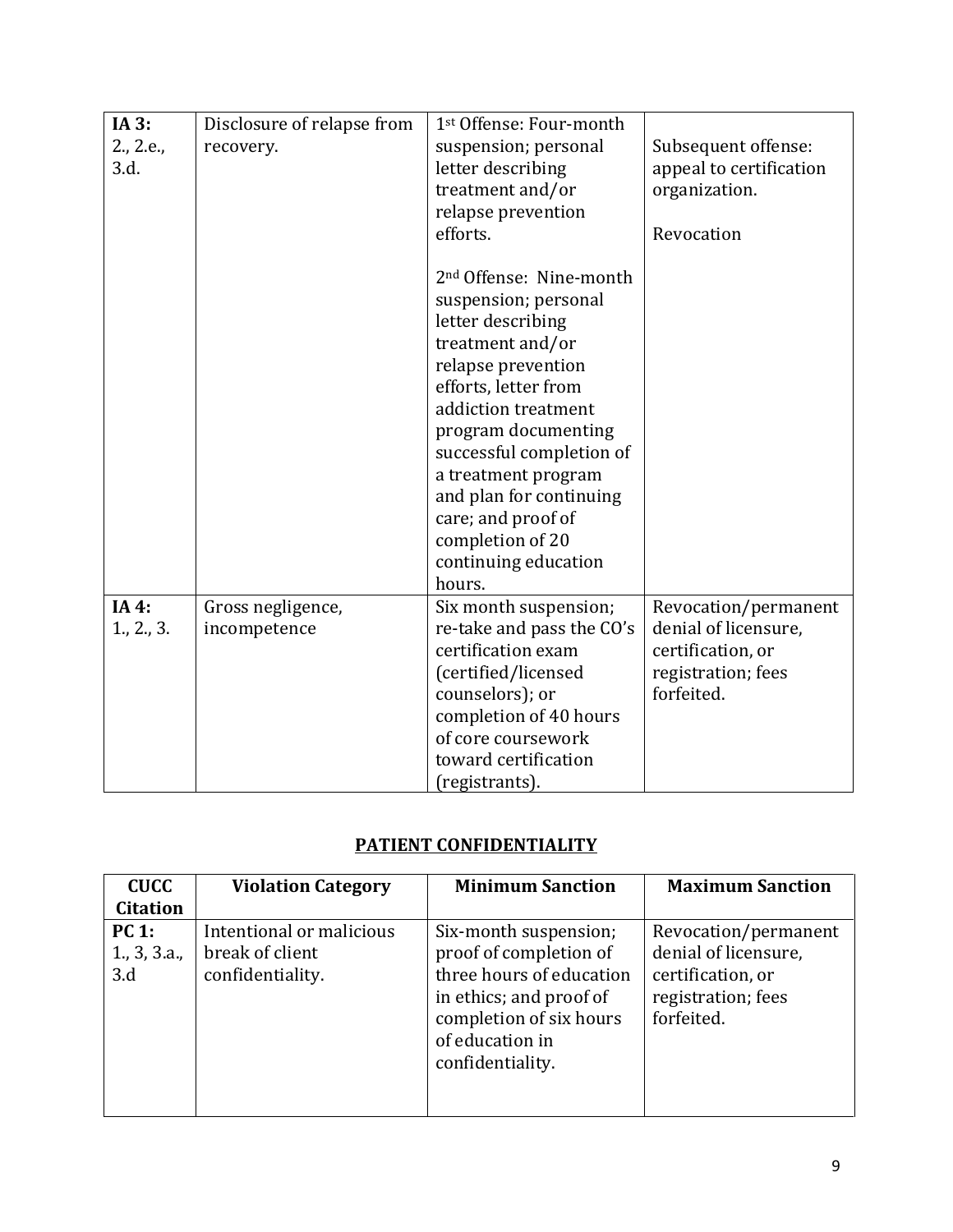| <b>PC 2:</b><br>1.73.7<br>3.a., 3.d  | Revealing or causing to be<br>revealed, directly or<br>indirectly, confidential<br>client/patient information,<br>including, but not limited<br>to, a confidential<br>communication made to<br>an addiction treatment<br>professional by a client,<br>except as required by law. | 1st Offense: Five-day<br>suspension; proof of<br>completion of three<br>hours of education in<br>ethics; and proof of<br>completion of three<br>hours of education in<br>confidentiality.<br>2 <sup>nd</sup> Offense: 90-day<br>suspension; proof of<br>completion of three<br>hours of education in<br>ethics; and proof of<br>completion of three<br>hours of education in<br>confidentiality. | Revocation/permanent<br>denial of licensure,<br>certification, or<br>registration; fees<br>forfeited. |
|--------------------------------------|----------------------------------------------------------------------------------------------------------------------------------------------------------------------------------------------------------------------------------------------------------------------------------|--------------------------------------------------------------------------------------------------------------------------------------------------------------------------------------------------------------------------------------------------------------------------------------------------------------------------------------------------------------------------------------------------|-------------------------------------------------------------------------------------------------------|
| <b>PC 3:</b><br>1., 3., 3.a.,<br>3.d | Failure to obtain informed<br>consent to photograph, or<br>electronically video or<br>record a client.                                                                                                                                                                           | 1st Offense: Five-day<br>suspension; proof of<br>completion of three<br>hours of education in<br>ethics; and proof of<br>completion of three<br>hours of education in<br>confidentiality.<br>2 <sup>nd</sup> Offense: 90-day<br>suspension; proof of<br>completion of three<br>hours of education in<br>ethics; and proof of<br>completion of three<br>hours of education in<br>confidentiality. | Revocation/permanent<br>denial of licensure,<br>certification, or<br>registration; fees<br>forfeited. |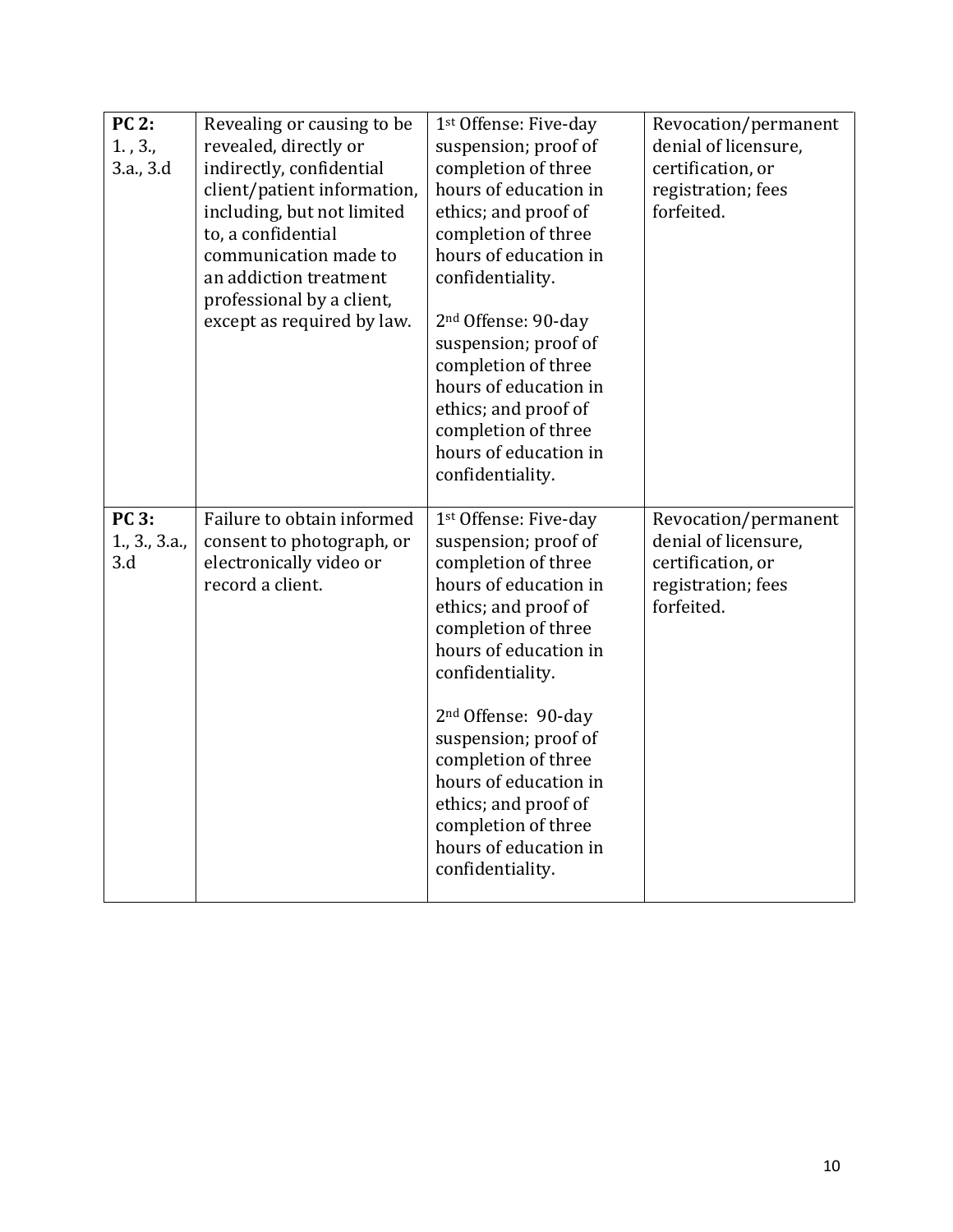# **PATIENT FINANCIAL EXPLOITATION**

| <b>CUCC</b>                       | <b>Violation Category</b>                                                                                                                                                    | <b>Minimum Sanction</b>                                                                                                                                                                    | <b>Maximum Sanction</b>                                                                               |
|-----------------------------------|------------------------------------------------------------------------------------------------------------------------------------------------------------------------------|--------------------------------------------------------------------------------------------------------------------------------------------------------------------------------------------|-------------------------------------------------------------------------------------------------------|
| <b>Citation</b>                   |                                                                                                                                                                              |                                                                                                                                                                                            |                                                                                                       |
| FE 1:<br>1, 2, 2.a.<br>3.d        | Intentional financial<br>exploitation of a client,<br>program participant,<br>resident, or a family<br>member or significant<br>other of a client or<br>program participant. | Six-month suspension,<br>and proof of completion<br>of nine hours of<br>education in ethics.                                                                                               | Revocation/permanent<br>denial of licensure,<br>certification, or<br>registration; fees<br>forfeited. |
| <b>FE2:</b><br>1., 2., 2.c<br>3.d | Failing to terminate a<br>professional relationship<br>that is harmful to client.                                                                                            | 90 day suspension; proof<br>of completion of three<br>hours of education in<br>ethics; and three hours<br>of direct clinical<br>supervision within one<br>week following<br>reinstatement. | Revocation/permanent<br>denial of licensure,<br>certification, or<br>registration; fees<br>forfeited. |

### **PRACTICING WITHOUT APPROPRIATE CREDENTIAL**

| <b>CUCC</b>                                                    | <b>Violation Category</b>                                                                         | <b>Minimum Sanction</b>                                                                                                                                                                                  | <b>Maximum Sanction</b>                                                                               |
|----------------------------------------------------------------|---------------------------------------------------------------------------------------------------|----------------------------------------------------------------------------------------------------------------------------------------------------------------------------------------------------------|-------------------------------------------------------------------------------------------------------|
| <b>Citation</b>                                                |                                                                                                   |                                                                                                                                                                                                          |                                                                                                       |
| <b>PWAC 1:</b>                                                 | Providing counseling                                                                              | Prior to registration,                                                                                                                                                                                   | Revocation/permanent                                                                                  |
| 1., 1.a.,                                                      | services when registration                                                                        | forfeiture of all accrued                                                                                                                                                                                | denial of licensure,                                                                                  |
| 1.b., 1.c.,                                                    | or certification is required.                                                                     | work experience hours                                                                                                                                                                                    | certification, or                                                                                     |
| 1.d., 3.,                                                      |                                                                                                   | toward certification.                                                                                                                                                                                    | registration; fees                                                                                    |
| 3.d                                                            |                                                                                                   |                                                                                                                                                                                                          | forfeited.                                                                                            |
| <b>PWAC 2:</b><br>1., 1.a.,<br>1.b., 1.c.,<br>1.d., 3.,<br>3.d | Providing counseling<br>services when<br>registration, licensure, or<br>certification is expired. | <31 days expired, refer<br>to certifying<br>organization for<br>financial penalty;>30<91<br>days late, 30-day<br>suspension.<br>>91 days <366 days, six-<br>month suspension.<br>> one year, revocation. | Revocation/permanent<br>denial of licensure,<br>certification, or<br>registration; fees<br>forfeited. |
| <b>PWAC 3:</b><br>1., 1.a.,<br>1.b., $1.c.,$<br>1.d., 3.,      | Providing services outside<br>scope of practice defined<br>in CCR Title IX.                       | 1st Offense: Proof of<br>completion of nine hours<br>of education in ethics.                                                                                                                             | Revocation/permanent<br>denial of licensure,<br>certification, or<br>registration; fees               |
| 3.d                                                            |                                                                                                   | 2 <sup>nd</sup> Offense: One year<br>suspension.                                                                                                                                                         | forfeited.                                                                                            |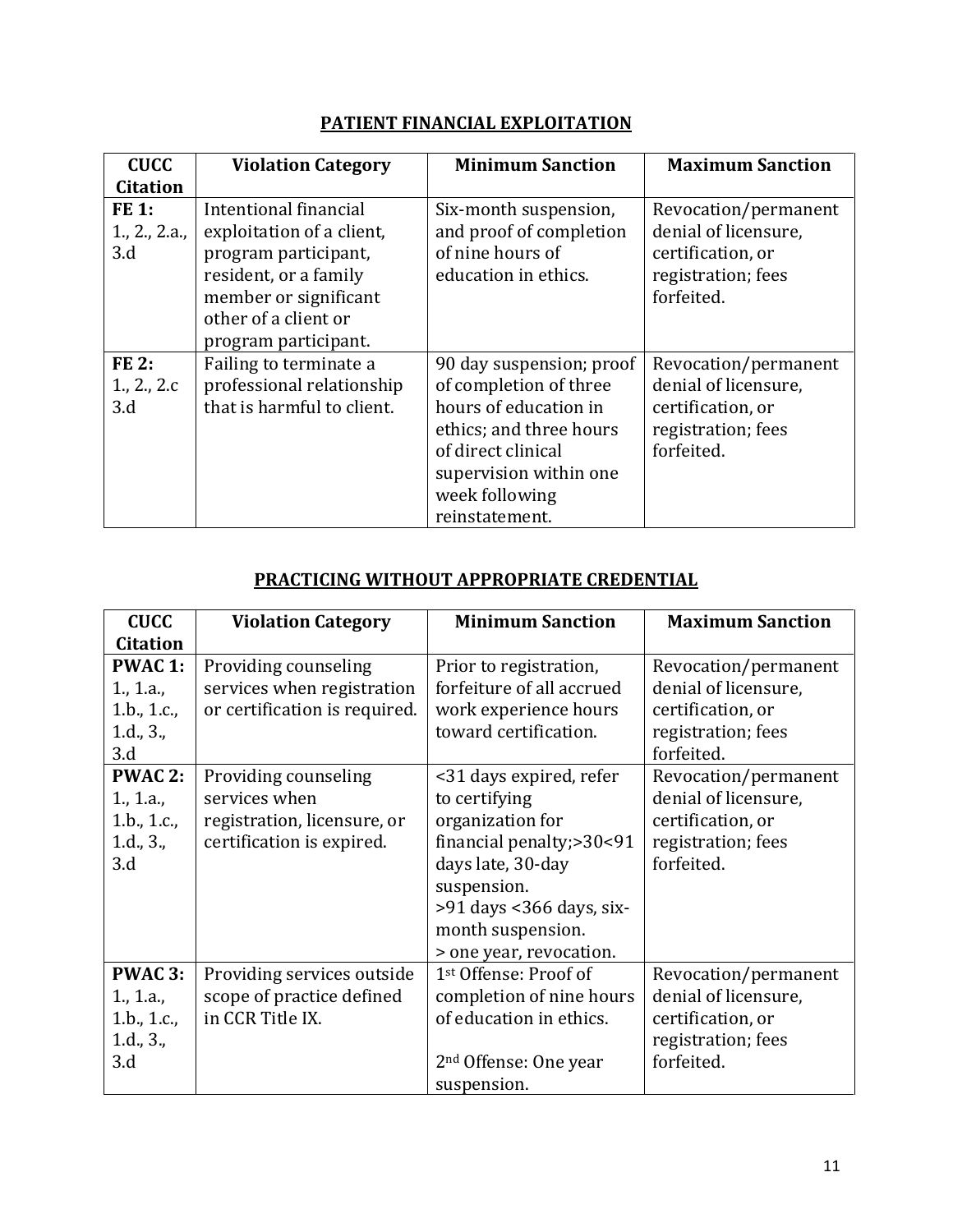# **PROHIBITED SEXUAL BEHAVIOR**

| <b>CUCC</b>                                                      | <b>Violation Category</b>                                                                                                                                                                                                                                                         | <b>Minimum Sanction</b>                                                                               | <b>Maximum Sanction</b> |
|------------------------------------------------------------------|-----------------------------------------------------------------------------------------------------------------------------------------------------------------------------------------------------------------------------------------------------------------------------------|-------------------------------------------------------------------------------------------------------|-------------------------|
| <b>Citation</b>                                                  |                                                                                                                                                                                                                                                                                   |                                                                                                       |                         |
| <b>PSB 1:</b><br>1, 2, 2.a.<br>2.b., 2.d.,<br>3.,<br>3.d         | Engaging in sexual<br>conduct with a client,<br>program participant,<br>significant other, or<br>resident who is currently<br>receiving services or has<br>received services within<br>two years.                                                                                 | Revocation/permanent<br>denial of licensure,<br>certification, or<br>registration; fees<br>forfeited. | See minimum sanction    |
| PSB <sub>2</sub> :<br>1., 2., 2.a.,<br>2.b., 2.d.,<br>3.,<br>3.d | Engaging in sexual<br>conduct with a family<br>member of a client,<br>program participant, or<br>resident who is currently<br>receiving services or has<br>received services within<br>two years, which is<br>detrimental to the client<br>or program participant's<br>treatment. | Revocation/permanent<br>denial of licensure,<br>certification, or<br>registration; fees<br>forfeited. | See minimum sanction    |

## **PROHIBITED RELATIONSHIPS (NON-SEXUAL)**

| <b>CUCC</b>     | <b>Violation Category</b>   | <b>Minimum Sanction</b>   | <b>Maximum Sanction</b> |
|-----------------|-----------------------------|---------------------------|-------------------------|
| <b>Citation</b> |                             |                           |                         |
| <b>PRNS1:</b>   | Engaging in                 | 90-day suspension,        | Revocation              |
| 1, 2, 2.a.      | nonprofessional/social      | proof of completion of    |                         |
| 3.d.            | relationship with a client, | six hours of education in |                         |
|                 | their romantic partners, or | ethics and six hours of   |                         |
|                 | their family members        | education in boundaries   |                         |
|                 | within two years of         |                           |                         |
|                 | termination of counseling   |                           |                         |
|                 | relationship. This applies  |                           |                         |
|                 | to both in-person and       |                           |                         |
|                 | electronic interactions or  |                           |                         |
|                 | relationships; including,   |                           |                         |
|                 | but not limited to,         |                           |                         |
|                 | attending a social function |                           |                         |
|                 | together, visiting client/  |                           |                         |
|                 | counselor's home, and       |                           |                         |
|                 | social communications via   |                           |                         |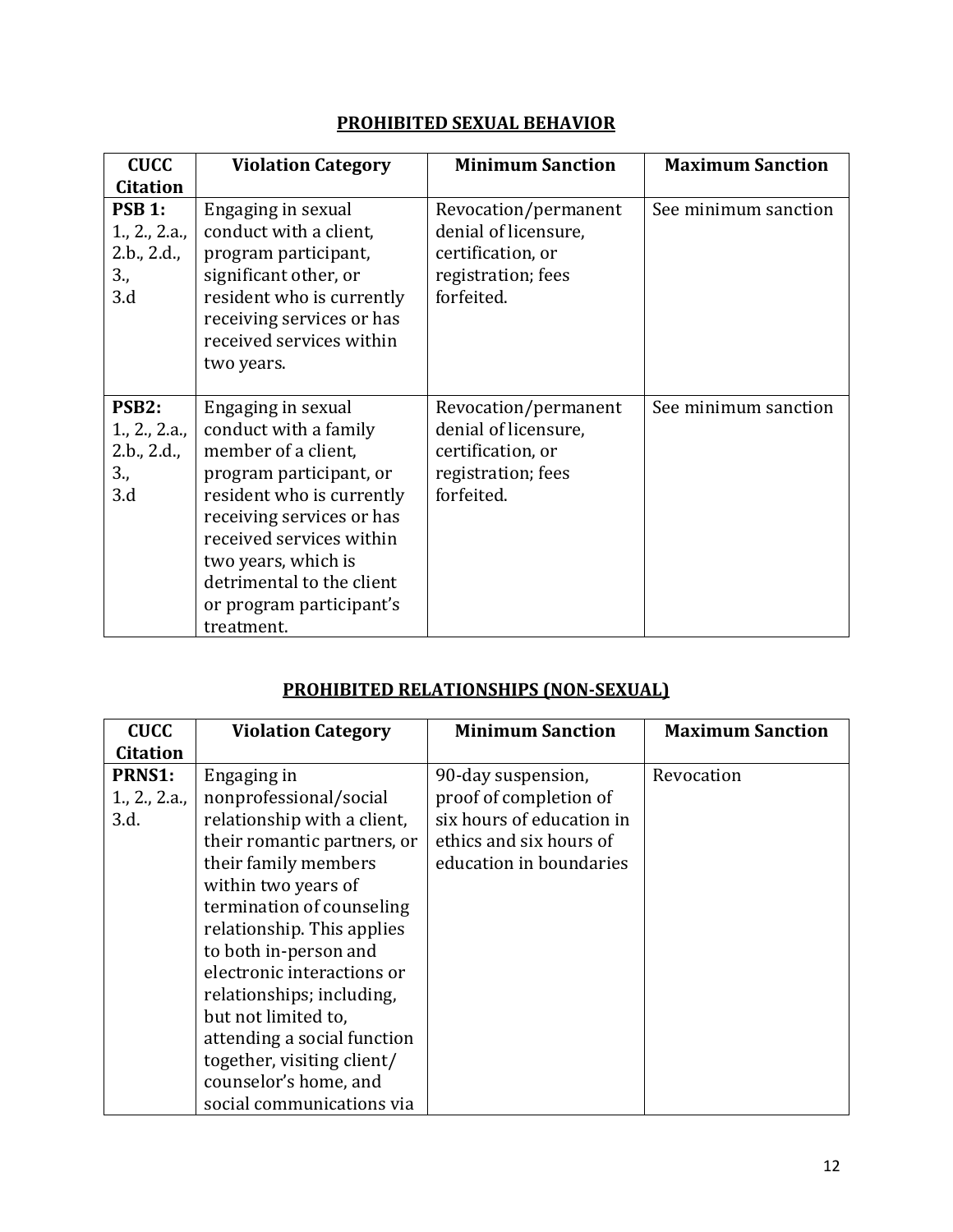|                                        | social media, outside of<br>the assigned agency duties<br>of the counselor.                                                                                                                                                                                                                 |                                                                                                                        |            |
|----------------------------------------|---------------------------------------------------------------------------------------------------------------------------------------------------------------------------------------------------------------------------------------------------------------------------------------------|------------------------------------------------------------------------------------------------------------------------|------------|
| <b>PRNS2:</b><br>1., 2., 2.c.,<br>3.d. | Engaging in a business<br>relationship with a client,<br>patient, program<br>participant, resident<br>and/or other persons<br>significant to them within<br>one year termination of<br>counseling relationship;<br>including but not limited<br>to buying/selling goods<br>and/or services. | 90-day suspension,<br>proof of completion of<br>six hours education in<br>ethics, six hours<br>education in boundaries | Revocation |

#### **REPORTING REQUIREMENTS**

| <b>CUCC</b>                 | <b>Violation Category</b>                                                                                                                                                                                                                                                                                                                                                                       | <b>Minimum Sanction</b>                                                                                                     | <b>Maximum Sanction</b>                                                                               |
|-----------------------------|-------------------------------------------------------------------------------------------------------------------------------------------------------------------------------------------------------------------------------------------------------------------------------------------------------------------------------------------------------------------------------------------------|-----------------------------------------------------------------------------------------------------------------------------|-------------------------------------------------------------------------------------------------------|
| <b>Citation</b>             |                                                                                                                                                                                                                                                                                                                                                                                                 |                                                                                                                             |                                                                                                       |
| <b>RR 1:</b><br>1., 3., 3.d | A registered, certified, or<br>licensed AOD professional<br>becomes aware of an<br>alleged violation of the<br>Uniform Code of Conduct,<br>and the professional has a<br>reasonable basis to believe<br>the allegation may be true,<br>and fails to report it to the<br>Department and to the<br>registered, certified or<br>license counselor's<br>certifying organization,<br>within72 hours. | Six month suspension<br>and proof of completion<br>of six hours of education<br>in ethics                                   | Revocation/permanent<br>denial of licensure,<br>certification, or<br>registration; fees<br>forfeited. |
| <b>RR 2:</b><br>1., 3., 3.d | Filing a false or misleading<br>complaint or providing<br>false information to<br>certifying agency or DHCS                                                                                                                                                                                                                                                                                     | Revocation/permanent<br>denial of licensure,<br>certification, or<br>registration; fees<br>forfeited.                       | See minimum sanction                                                                                  |
| <b>RR 3:</b><br>1., 3., 3.d | Failure to report child,<br>elder or dependent adult<br>abuse.                                                                                                                                                                                                                                                                                                                                  | Six-month suspension;<br>proof of completion of<br>six hours of education in<br>ethics; and proof of<br>completion of eight | Revocation/permanent<br>denial of licensure,<br>certification, or<br>registration; fees<br>forfeited. |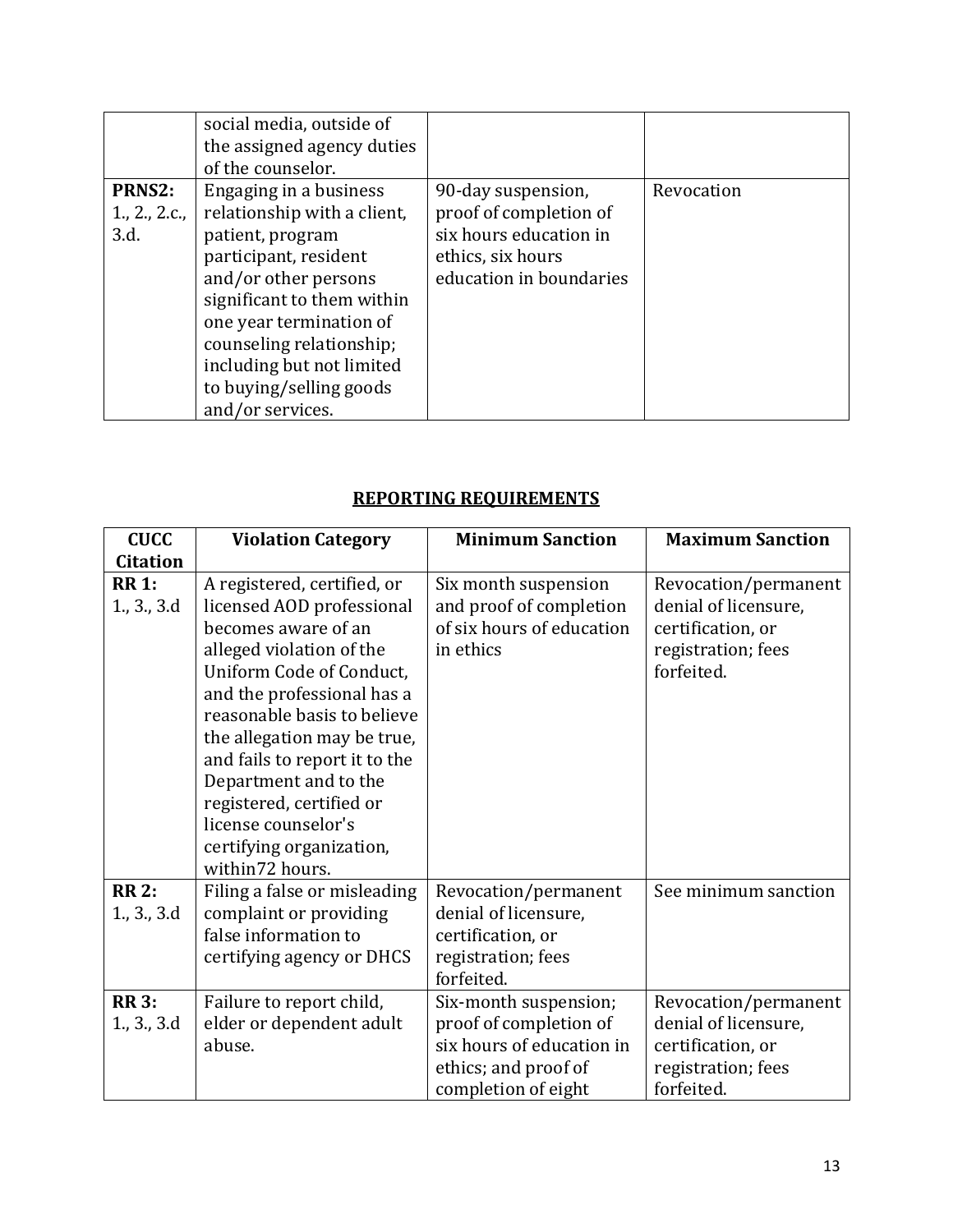|                             |                                                                                                   | hours of education in<br>mandated reporting.                                                                                                                                                    |                                                                                                       |
|-----------------------------|---------------------------------------------------------------------------------------------------|-------------------------------------------------------------------------------------------------------------------------------------------------------------------------------------------------|-------------------------------------------------------------------------------------------------------|
| <b>RR 4:</b><br>1, 3, 3d    | Failure to warn likely<br>victims when a clear and<br>imminent danger exists<br>from a client.    | Six month suspension;<br>proof of completion of<br>six hours of education in<br>ethics; and proof of<br>completion of three<br>hours of education in<br>"Duty-to-Warn"<br>(Tarasoff) education. | Revocation/permanent<br>denial of licensure,<br>certification, or<br>registration; fees<br>forfeited. |
| <b>RR 5:</b><br>1., 3., 3.d | Failure to take action<br>when a client may inflict<br>serious bodily harm to<br>himself/herself. | Six-month suspension;<br>proof of completion of<br>six hours of education in<br>ethics and proof of<br>completion of three<br>hours of education in<br>Duty-to-Warn (Tarasoff)<br>training.     | Revocation/permanent<br>denial of licensure,<br>certification, or<br>registration; fees<br>forfeited. |

## **UNPROFESSIONAL CONDUCT: ABUSE, DISCRIMINATION, ETC.**

| <b>CUCC</b>                             | <b>Violation Category</b>                                                                                                                                                                                                                 | <b>Minimum Sanction</b>                                                                                                                            | <b>Maximum Sanction</b>                                                                               |
|-----------------------------------------|-------------------------------------------------------------------------------------------------------------------------------------------------------------------------------------------------------------------------------------------|----------------------------------------------------------------------------------------------------------------------------------------------------|-------------------------------------------------------------------------------------------------------|
| <b>Citation</b>                         |                                                                                                                                                                                                                                           |                                                                                                                                                    |                                                                                                       |
| UC 1:<br>1., 2., 2.d,<br>3., 3.d        | Verbally or physically<br>harassing, in a non-sexual<br>manner, a client, program<br>participant, resident,<br>family member or<br>significant other of a client<br>or program participant, or<br>staff member of a<br>treatment program. | 90-day suspension and<br>proof of completion of<br>nine hours of education<br>relevant to the nature of<br>the offense as<br>determined by the CO. | Revocation/permanent<br>denial of licensure,<br>certification, or<br>registration; fees<br>forfeited. |
| <b>UC 2:</b><br>1., 2., 2.d,<br>3., 3.d | Physically abusing a client,<br>program participant,<br>resident, family member<br>or significant other of a<br>client or program<br>participant, or staff<br>member of a treatment<br>program.                                           | 90-day suspension and<br>proof of completion of<br>nine hours of education<br>relevant to the nature of<br>the offense as<br>determined by the CO. | Revocation/permanent<br>denial of licensure,<br>certification, or<br>registration; fees<br>forfeited. |
| <b>UC3:</b>                             | Discriminating on the                                                                                                                                                                                                                     | 90 day suspension and                                                                                                                              | Revocation/permanent                                                                                  |